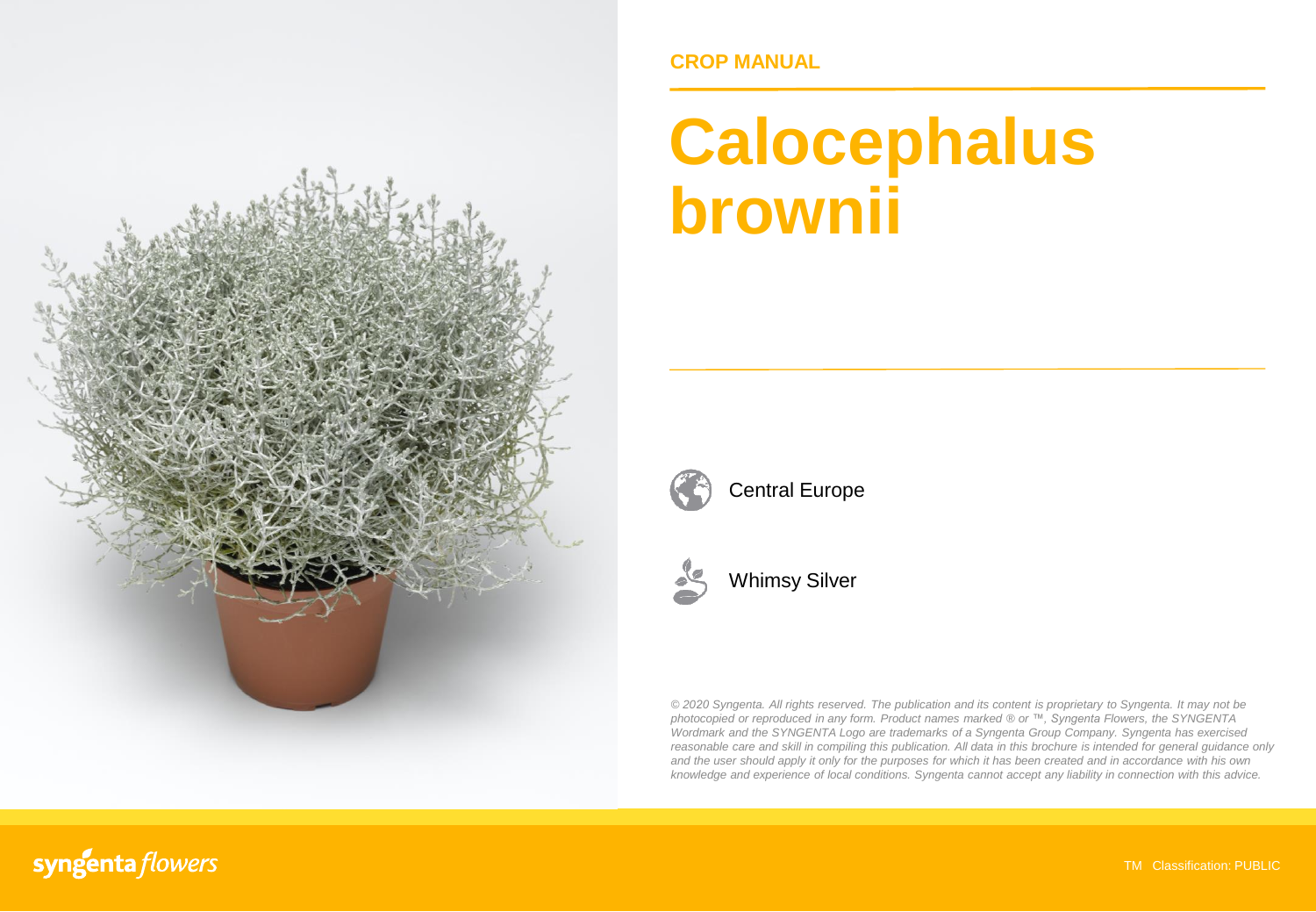## Finished Plant **Calocephalus**

| <b>Series</b> | <b>Type</b> | Leaf colour | Pot size       | マイマイ<br>Plants/m <sup>2</sup> finished | Plants/pot | <b>Potting week</b> | <b>Flowering weeks</b> |
|---------------|-------------|-------------|----------------|----------------------------------------|------------|---------------------|------------------------|
| Whimsy Silver | cutting     | silver grey | $10.5 - 13$ cm | $25$ plants/m <sup>2</sup>             |            | $7 - 25$            | not flowering          |

| <b>Calendar Week</b>                   |   |   |   | 7 9 11 13 15 17 19 21 23 25 27 29 31 33 35 37 39 41 43 45 |   |    |    |   |    |   |    |    |    |              |         |          |  |  |         |
|----------------------------------------|---|---|---|-----------------------------------------------------------|---|----|----|---|----|---|----|----|----|--------------|---------|----------|--|--|---------|
|                                        | P |   |   |                                                           |   | L. | L. | L |    |   |    |    |    |              |         |          |  |  | Inside  |
|                                        |   | P |   |                                                           |   |    | L. | L | -L |   |    |    |    |              |         |          |  |  | Outside |
|                                        |   |   | P |                                                           |   |    |    | L | L  |   |    |    |    |              |         |          |  |  |         |
|                                        |   |   |   | P                                                         |   |    |    |   | L  |   |    |    |    |              |         |          |  |  |         |
| $P =$ starting with X-tray 128 (double |   |   |   |                                                           | P |    |    |   |    |   | L. | L  | L  |              |         |          |  |  |         |
| sticked); $L =$ selling with leaves    |   |   |   |                                                           |   | P  |    |   |    |   |    | L. | T. | -L           |         |          |  |  |         |
|                                        |   |   |   |                                                           |   |    | P  |   |    |   |    | L. | L  | $\mathbf{L}$ | $L$ $L$ |          |  |  |         |
|                                        |   |   |   |                                                           |   |    |    | P |    |   |    |    | L  |              |         | <b>L</b> |  |  |         |
|                                        |   |   |   |                                                           |   |    |    |   | P  |   |    |    |    |              |         |          |  |  |         |
|                                        |   |   |   |                                                           |   |    |    |   |    | P |    |    |    |              |         |          |  |  |         |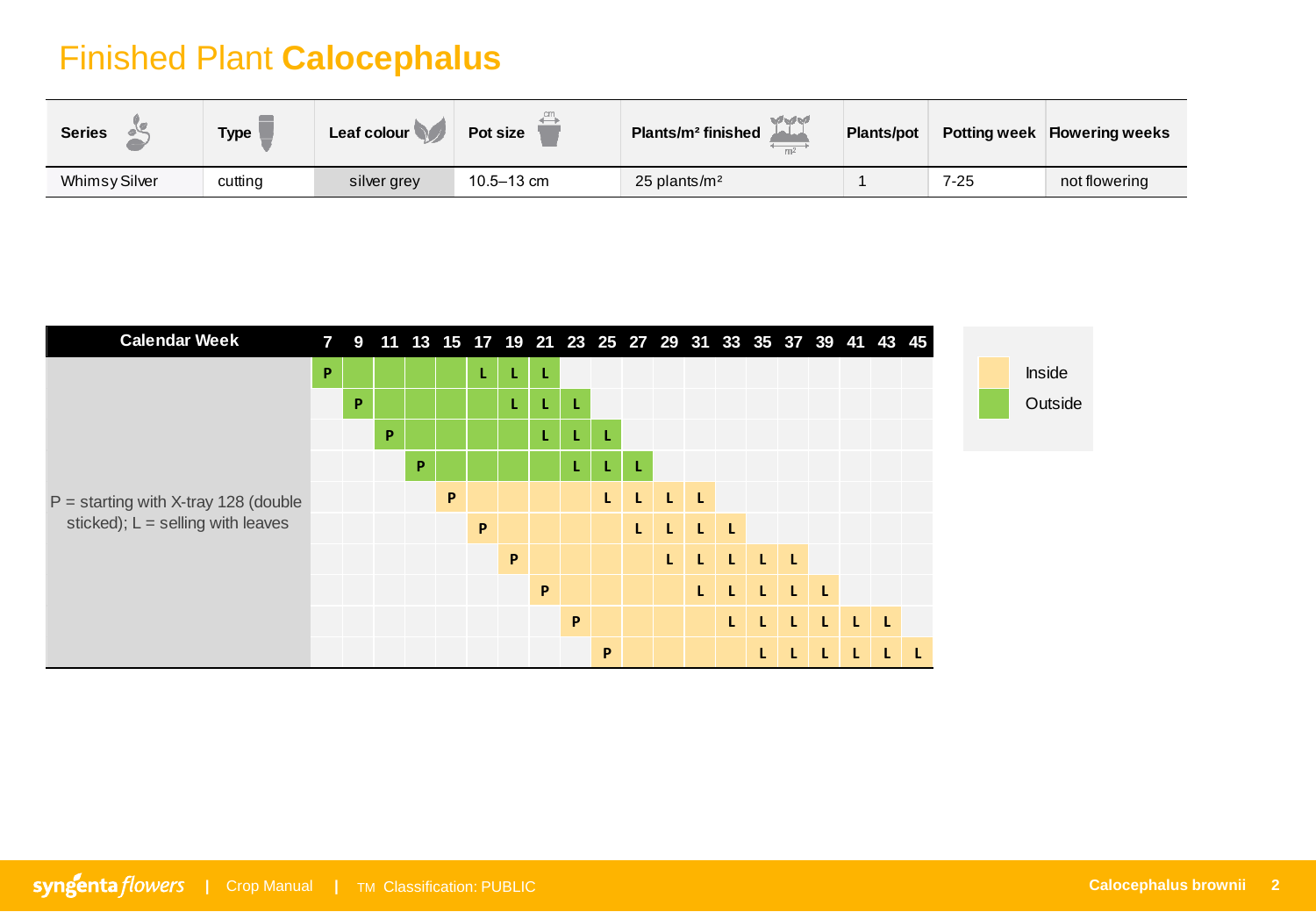## Cultivation Advice

With the new Whimsy Silver impr. pinching is not necessary, genetic is branching very well. That means also much shorter cutivation time. Be careful with feeding and watering. Too wet growing increase the risk of Botrytis. Slow release fertiliser as a base level 2,5 kg/m<sup>3</sup> can be used. Growing indoor also in Summer is possible, then use of PGR can be necessary.





Aphids, Spider Mites



**Diseases**

Botrytis, Pythium



**Light**

Always full sunlight, no shading!



**Irrigation**

Don't grow to wet, plants can handle dry conditions.



#### **PGR Applications**

Outside not necessary, very compact and well branching genetic!